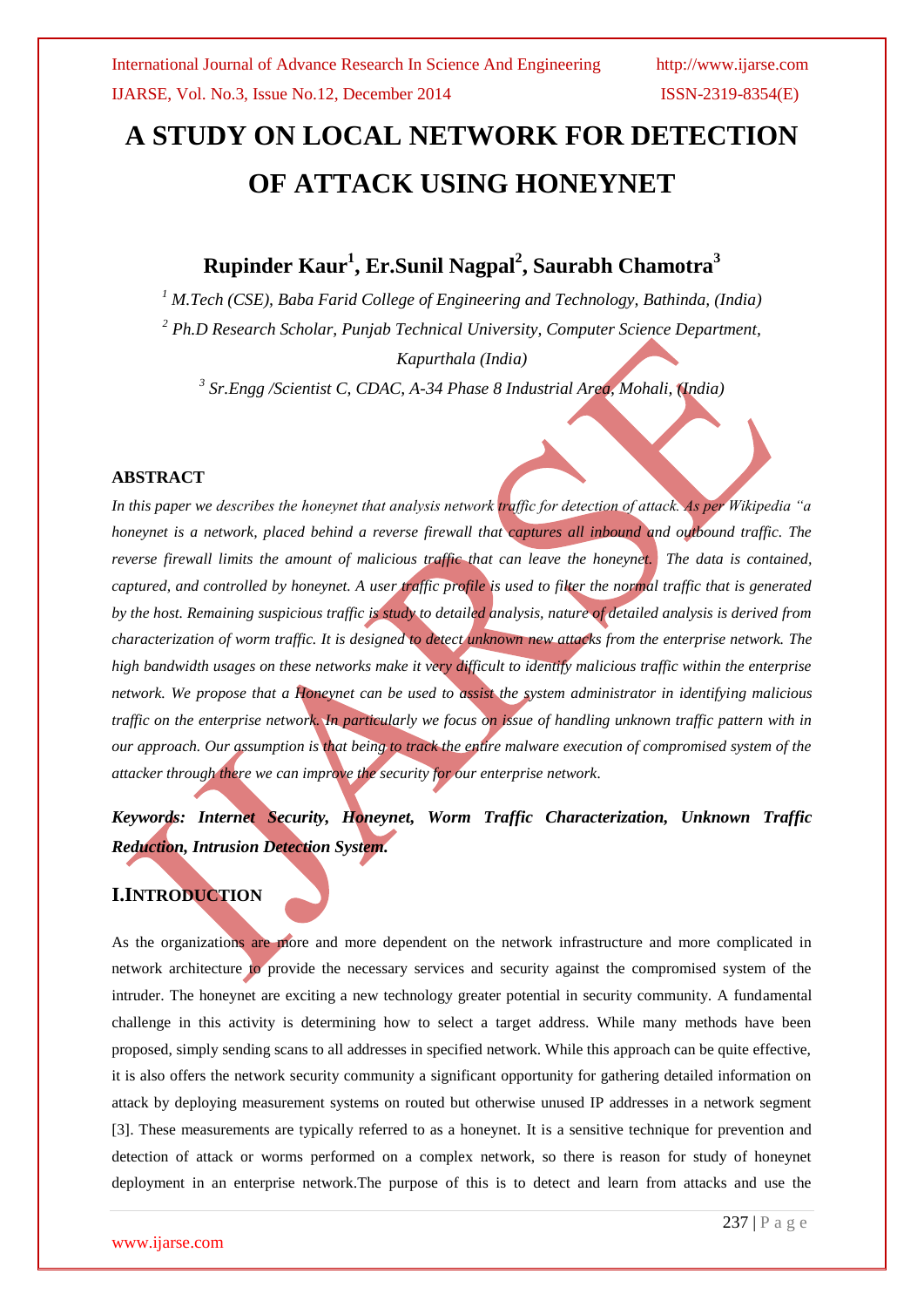information to improve the security. Honeynet are not a software solution that is installed on computer. Honeynet is architecture that entire network of computer designed to be attacked. This ideas is to have an architecture that creates a highly controlled network one where the all the activities of bad guy is controlled and captured through the honeynet.

### **II. HONEYNET & ITS REQUIREMENTS**

Honeynet is trap that tracks the attackers which is attempting to compromise the information of organizational system. It is collection of multiple honeypot connected in a network to be appearing as a functioning network. It can be capture the extensive amount of information that is valuable for detect the attacks or worms from the enterprise network [10]. Honeynet is a network, placed behind the firewall that captures all inbound and outbound data.

There are two basic requirements of honeynet to be perform, both of these principal of successfully protecting a network.

- *Data capture*: the principal of data capture concerns information gathering. All the information that enters or leaves the honeynet must be collected for analysis. this data must be collected without the knowledge of individuals who are performing malicious activities against the network that is to be protected, collected data is stored different location from the honeynet, it is done so if the hacker compromise the honeynet the data cannot destroyed or altered [10]. So the data is store at safe location where attacker cannot perform their action.
- Data control: the principal of data control concerns protecting other networks from being attacked and compromised by computers on honeynet [10]. If the hacker compromises the honeynet system, then this hacker must be prevented from using this system to attack and compromise production system on other networks. The process of data control must be automated to prevent the attacker from getting suspicious. We do not want the hacker to become aware of fact that system he has to compromise is on honeynet.
- *Attacker Luring*<sup></sup>: Generating interest of attacker to attack the Honeynet. Deployment of honey net should be focused on the threat that an organization is interested in tracking.

## **III. RELATED WORK**

Many of earlier of works in attack or worm detection were network based. Many related work have been purposed on the honeynet. Over the past years, growing number of honeynets have been deployed in the internet.by L. spitzer defines the honeypot, tracking hackers [1]. Their have related work of deployment of low interaction honey pot in an organizational private network have been perposed by the Saurabh Chamotra, j.s. Bhatia in 2011 [3]. The Related work of honeynet is proceed in the the honeynet project know your enemy, proposed by Addison Wesley, 2002 and modified it in 2006. The strategy is to defend one's organization as best as possible, detect any failures in the defense, and then react to those failures. In this primary purpose of honeynet is just gathering the information. Honeynet can use to capture, analyze the botnet that are on their network. In here we desicribe the proposed technique used by John Levine, Richard LaBella use the honeynet to detect exploited systems across large enterprise networks. Here they describe the security mechanism at their connection to network, and improved the security technique when hackers can track the compromise system.in this they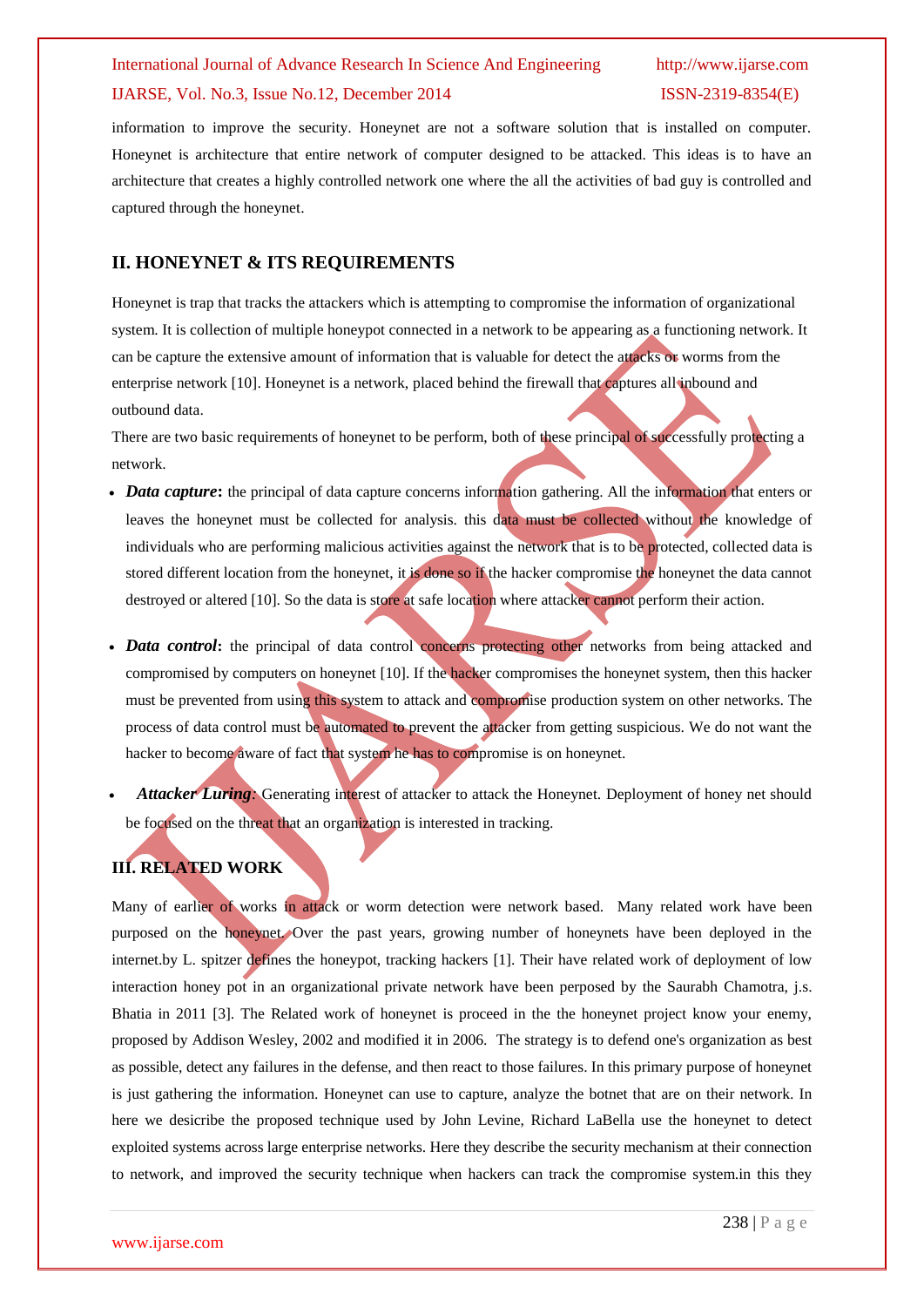implement the proposed technique of honeynet which can easily identify the malicious traffic on their enterprise and easily implemented in earlier years. Under the principal of data capture, all data associated with these exploits is collected for the further analysis. Several researchers have previously studied DDoS attack detection and response, and worm traffic propagation. The Attack detection techniques can be either based on an anomaly detection approach or a static signature-scan technique. A large number of anomaly-detection tools have been designed and implemented previously. In this paper our method of honeynet is based on the use of traffic analysis for attack detection and mitigation techniques, where we have analysis different traffic analysis techniques to detect the attack. In many large enterprise network faced many difficulties to identifying a traffic in the network due to their high bandwidth usages on their networkmake it very difficult to identify malicious traffic on the enterprise network, so we can propose that honeynet can be used to assist the system administrator in identifying malicious traffic on the enterprise network [9].

Traffic from any enterprise network to a machine on honeynet may indicate to compromise system. Our results indicate that analysts can rapidly examine network traffic and detect anomalies far more quickly than with manual tools. Rapidly detecting and classifying malicious activity contained within network traffic is a challenging problem exacerbated by large datasets and functionally limited manual analysis tools.

Even on a small network, manual analysis of network traffic is inefficient and extremely time consuming. Current machine processing techniques, while fast, suffer from an unacceptable percentage of false positives and false negatives. To complement both manual and automated analysis of network traffic, we implemented a honeynet technique by use of the low Interaction honeypot for providing a Simulation of large network topologies.

- Configurable network characteristics like latency, loss and bandwidth
- Supports multiple entry routers to serve multiple networks
- Integrate physical machines into the network topology
- Asymmetric routing
- GRE tunneling for setting up distributed networks

One useful feature of low interaction honeypot like honeyd is its ability to simulate an entire network topology within one machine – with multiple hops, packet losses and latency. This lets us simulate complex networks in test labs; it could also present a make-believe network to an attacker who gets snared in a honeynet. In this data is divided on the basis on known and unknown attack. Known attacks are sending to high interaction honeypot and unknown attacks are sending to low interaction honeypot. As a low-interactive honeypot, it collects information regarding known or unknown network-based attacks and uses plug-in for automated analysis.

## **IV. HONEYNET ARCHITECTURE**

Honeynet technique is used to attack detection for capturing the various traffic on the network.Honeynet can increases both the volume of data that can be gathered, as well as the potential for more complex attacks to be captured. This is allowing to collect all honeynet traffic to analysis the attacks. It can be characterize the traffic for detection of attack and minimal risks and record the all activities or tools of intruders that are going on the system.

In below diagram we explain the various activities of intruder captured by the honeynet. Data is arrival from the internet at through router it can capture the network traffic at the gateway. Gateway that can join the together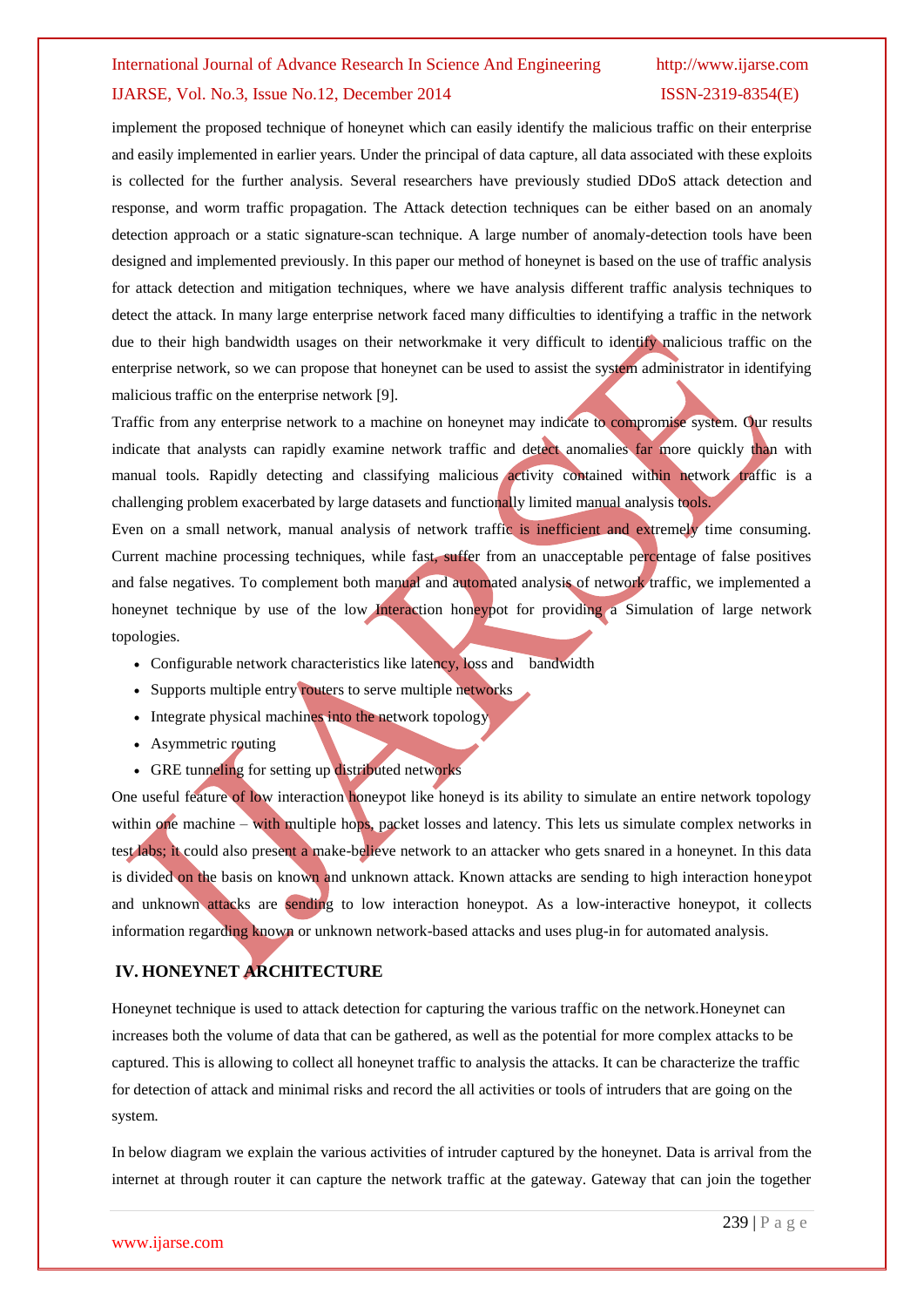two network that use different protocol and that serves as an entrance to another network. It can be routes the traffic from workstation to outside the network that is serving the web pages. In the enterprises, the gateway node often act as proxy server and firewall .it can also be associated with both a router, which use headers and forwarding tables to determine where packet are send, and switch provide actual path for packet in and out of gateway. Data are transferred through router that can easily provides the roué to a network traffic, then captured the data in gateway where the honeynet can perform their action such as data captured and data control, where the all data is captured by honeynet in depth. Then these data is protected or under the control requirement our network's activities is Controlled by honeynet or analysis the network traffic.



### FIG1. Architecture of Honeynet

In the portion of gateway their most important activitity is performed where we collect or captured the attacker's traffic and another activity it can protect our network from hacker then data is transferred to the central hub where all data is controlled and hub can transfer these data to each honeypots. Each traffic or data that is captured by the honeynet can be stored to a different location from the honeynet where the attacker can cannot perform their action. When suddenly attacker can compromise the honeynet then our captured information safe from the any type of hackers activity [10].

In large enterprise network their have some difficulty with the network to determine the malicious attackers or network traffic on the network due to high bandwidth and capacity storage then honeynet technique can the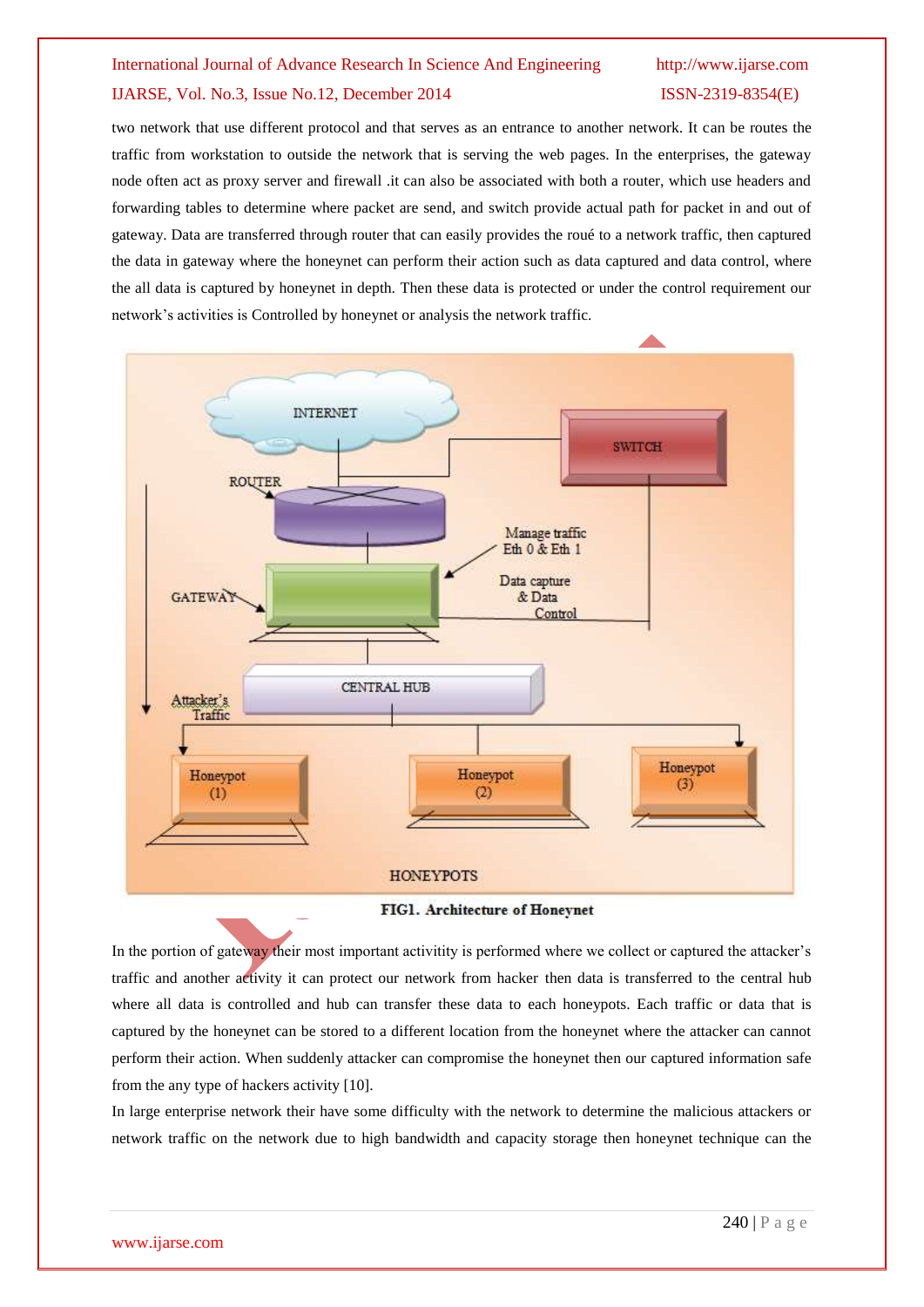control the bandwidth and data strorage capacity and through this we can easily identify network traffic for large enterprise network.

### **V. TRAFFIC CHARACTERIZATION**

In honeynet we propose a traffic characterization technique for attack detection. Here we describe the honeynet in briefly to capture the malicious traffic of network against the intruders. Honeynet can reduce the false positive and false negative attacks from our network. High bandwidth malicious traffic can not be captured by the honeynet for large network. So it can control the the bandwidth or storage capcity for network traffic so we can easily identify the network traffic, characterize these data in the enterprise network [9].

So traffic analysis is best approach in honeynet to finding the network traffic in different location of our network.through this we can easily detect the attackor mitigate the risk from network. In The network forensic is defined as the activity of capturing, recording and analysis of network data in order to identify the patterns of attacks in that network data [11]. The domain of network forensic is very vast which include capturing of network data, logging, identification of attack in those collected data. In Network forensics involves monitoring network traffic and determining if there is an anomaly in the traffic and whether it indicates an attack. If it is so then the nature of the attack is also determined. Network traffic is captured, preserved, analyzed and an incident response is invoked immediately [15]. Protective measures can be taken on the basis of this information gathered by research honeynet. Ways and means used by attackers can be know and gathered by the research honeypot during an attack. Determination of actions, intentions and even knowing the attackers is possible with the help of information provided by research honeypot. This honeypot is very complex to deploy and to maintain. A large amount of data can be gathered by this. But, it is very time consuming for an administrator. It can support constant monitoring of all the actions of an attacker as well as they can be recorded while they

compromise any system. The most unique and advanced feature of research honeypot is its intelligence gathering. Research honeypots can lead to discovery of new worms. Honeypot functions by capturing attacker keystrokes and records all the activity of attack in the form of packet capturing data [2]. Same is the case when any organization is using this honeypot as a production solution; definitely it is detecting the attack, blocking the attacker and perhaps even prosecuting the individuals involved.

Honeynet can be used for by the organization as a research solution, it is more interested in what tools the attackers are using, where they are coming from, and their activities after they have compromised the honeynet. Thus same honeynet allows us to gather same information, only the difference is in its purpose or either production or research solution. To detect the intrusion in the network traffic and to detect any kind of anomalous behavior, it is very important for forensic engineer to analyze the network data. The investigation of the capture data may lead to incident response towards the findings of the anomalies or suspicious behavior of the traffic [12].

Honeynet is a powerful tool to study the behavior of the attackers as there are not pre-defined set of signatures to detect the attacks. It is able to collect the known and unknown kind of attack.

### **VI. WORM OR UNKNOWN TRAFFIC REDUCTION**

With the help of honeynet we can observe worm traffic in network by the control over the bandwidth. It can found the different type of malicious worm traffic which is harmful for our network it can capture this type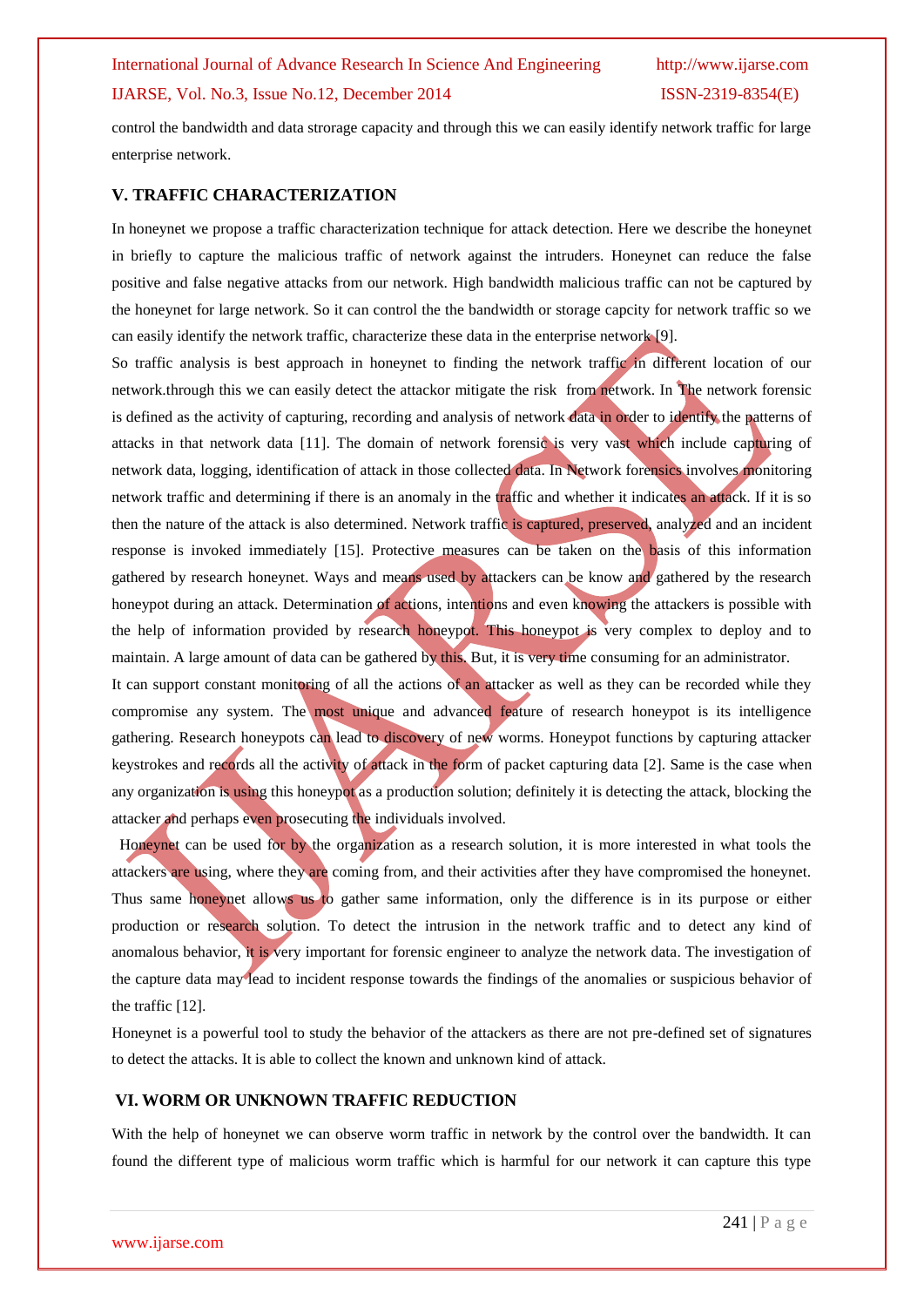worm traffic and reduced the risk from network. Honeynet can reduce clutter from log.Data control is the repression of activity within the honeynet. Determination of ways of avoiding destructive and abusing other machines through the honeynet by the attacker can be done with the help of Data Control.

As we require learning from the moves of an attacker, it demands great planning. We also have to restrict the attacker to use our resources like honeynet and bandwidth for attacking, damaging and abusing other hosts on the same or different subnets. Administrators have to take careful measures to study and make a policy for the attacker's freedom against containment. It is implemented in this way for achieving maximum data control and still not discovered or identified as a honeynet by the attacker [19]. The process of security is implemented in layers.

All the logging, monitoring, and capturing of all threats and intruder can be done in the honeynet. Investigation of captured data gives an approach on the tools, method, techniques and aim of technique is reduce the worm attack from system.honeynet is not software, it is an architecture which we can populate it with the live system LAN where we can generate a record file of worm traffic or analysis the malicious traffic in the network. Any traffic that are entering or leaving the honeynet is suspect.

Honeynet traffic characterization is capture the traffic which are obtained from the defected host machine, where the attacker can perform there actions and network operators increasingly based on monitoring to characterizes these traffic and track these threats.

We identify key characterization of traffic that capture basic properties of worm operations and can be observed with in network traffic summaries. Using network traffic collected at edge router of campus network and network traffic generated real worm instances in virtual machine and honeynet running this approach reliably detect infected host with few false positive [18]. We propose that a Honeynet can be used to assist the system administrator in identifying malicious traffic on the enterprise network. By its very nature, a Honeynet has no production value and should not be generating or receiving any traffic. Thus, any traffic to or from the Honeynet is suspicious in nature. Traffic from the enterprise network to a machine on the Honeynet may indicate compromised enterprise system.

It can reduce the false positive because any activities with honeynet unauthorized by definition [1], [2], [3]. It is Real services, applications, and Operating system Capture extensive information, but high risk and time intensive to maintain.it can capture new, unknown, or unexpected behavior or traffic.

It is highly flexible – extremely adaptable and can be used in a variety of environments. It Require minimal resources. Honeynet are focused (small data sets) and captured the information in depth.Honeynet help to reduce false positive. Honeynet help to catch unkown attacks (false negative) [4], [6], [7], [8]. It can capture encrypted activity (cf. Sebek).

For detecting a worm activity in local network, we monitor the traffic generated between local network and external internet. From the traffic, we can catch the peculiar traffic pattern that a worm generates during its propagation. In early stage of worm propagation, such patterns are more observed in outbound traffic than inbound. Because the host infected by a worm spreads many connection requests with same port numbers to distinct destination addresses, we can represent these properties as a record having worm's scan activity. With this information, they can respond to worm propagation more effectively. The second demands to distinguish worm activities from normal traffic and reduce false alarms.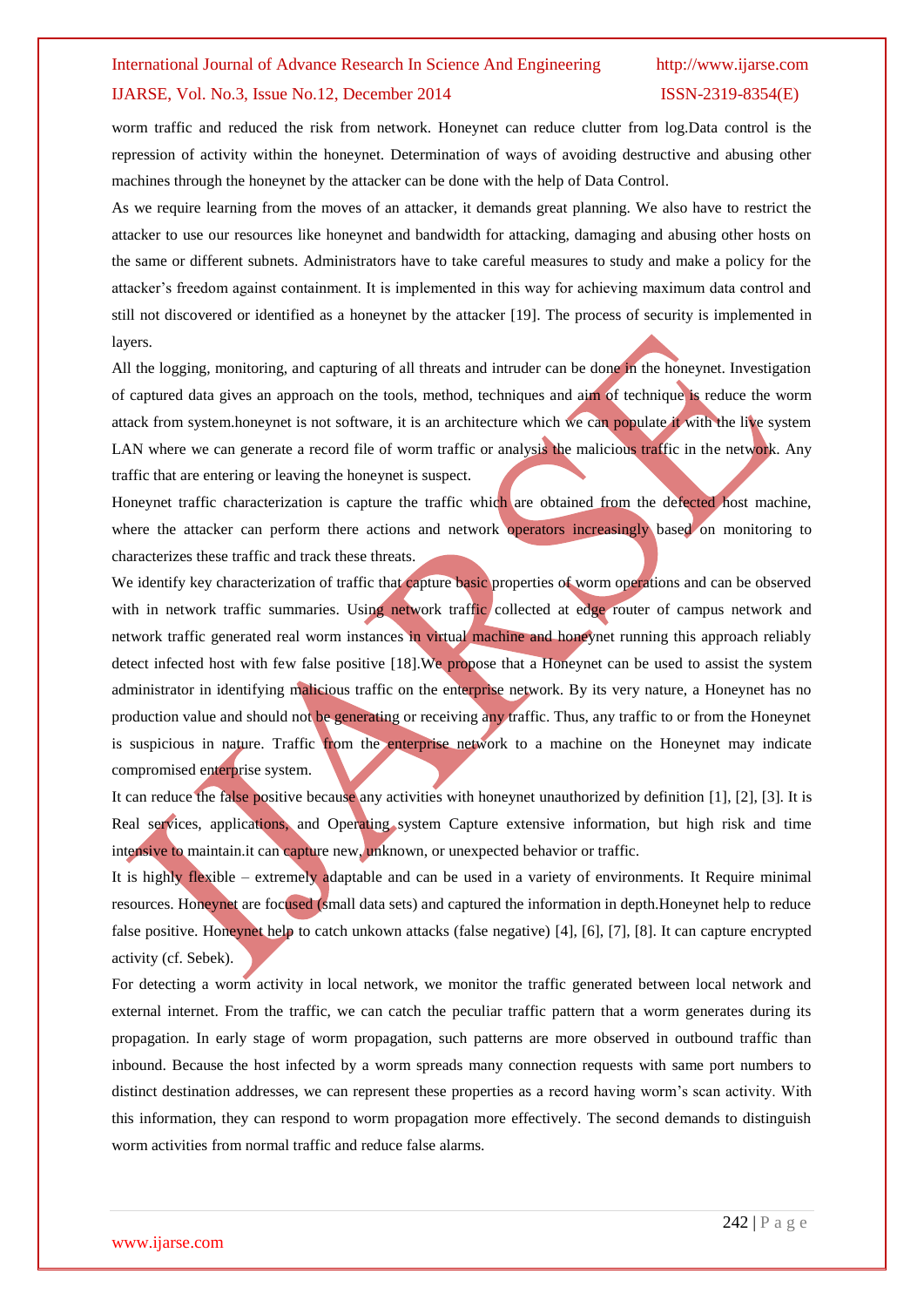When we monitor traffic in local network, there are differences between inbound and outbound traffic information. Our goals are to accurately identify infected hosts in local network and detect worm propagation activity with low false alarms.To validate our technique, we have gathered traffic traces in our campus backbone network and analyzed the traffic containing many worm activities.



### **VII. NETWORK SECURITY USING HONEYNET**

### Fig 2) NETWORK Security by the Honeynet

A special kind of high-interaction honeypot is known as Honeynet. The concept of extending a single honeypot to a highly controlled network of honeynet is done by honeynet.

All kind of system and network activity can be monitored and controlled with this kind of highly controlled network architecture. Then, with in this network honeypots are placed. The Honeywall is a transparent gateway behind which honeypots are placed to form a basic honeynet. Honeywall is undetectable by the attackers as it acts as a lucid gateway. It keeps a track of all logging of network activities passing through honeypot [3], [5]. In honeynet diagram we can security mechanism by the use of honeynet which can identify the attacker's activity at our enterprise network. Honeywall is undetectable by attacker it can keep the track logging all the

activities which are passed through the network. In this diagram we show the fundamental function of honeynet where it can gather the information about the attacker to provide the security to the compromise system.

In the third diagram which is given below here we record the network traffic that our system requires it for the presence of response activity and monitoring the network traffic. Since there is no application that run and generate the traffic. Then through the honeynet network we can collect behavior profiles, which describe the properties of worm traffic behavior and control the traffic without any knowledge of the attacker [19].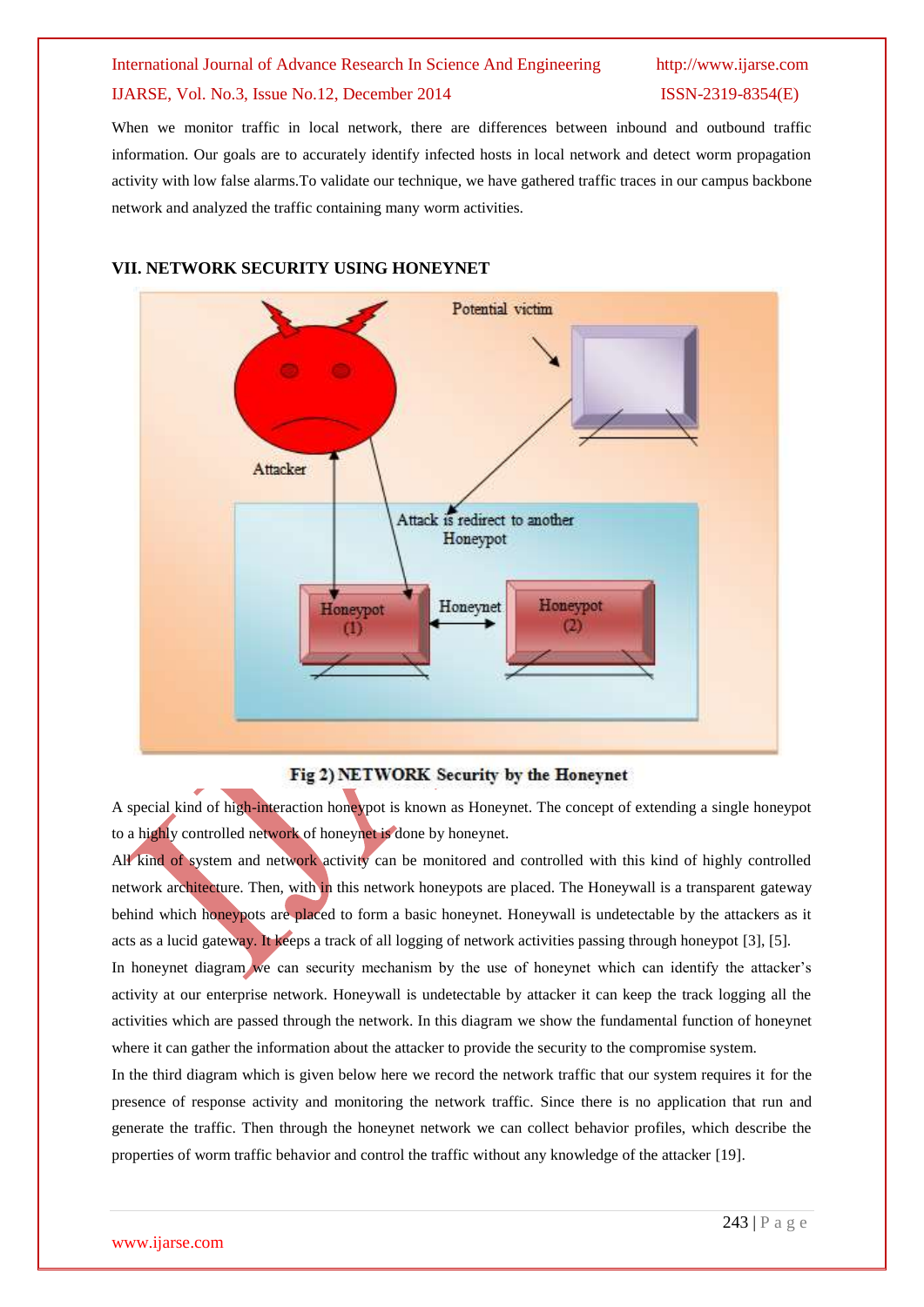

### FIG 3) MONITORING NETWORK TRAFFIC BY THE HONEYNET

Our main objective to collect the attack data based on honeynet infrastructure and forensically analyse the collected attack data on honeypot sensors. In this paper we describe attack data after forensic investigation of the network traffic collected on honeypots. Honeynet can increases both the volume of data that can be gathered, as well as the potential for more complex attacks to be captured. Honeywall is act as bridge between the internet and honeynet. This is allowing to collect all honeynet traffic to analysis the attacks. It can be analyze the traffic for detection of attack and minimal risks and record the all activities or tools of intruders that are going on the system. When we are designing our own honeynet that less traffic we create on it then it is easier to analyze our data. and main benefits drawn to this is reduced the clutter in the log. Our main objective objective of honeynet looks like a real, attractive network so that hackers will fully compromise our system not be suspicious that we are monitoring their every move.

## **VIII. CONCLUSION AND FUTURE WORK**

We conclude that honeynet is techinque for detection of attack and minimal the risk from intruders. We can collecting analyzing data for characterize of malicious network traffic in the system.Honeynet is new technology its aim to overcome traditional security tools. Honeynets can early detect new threats and issues. Honeynets are often a research playground to better learn security issues in information systems. Honeynets are a source of indepth information that classical information security system can't easily provide. Although honeynet obtain lot of focus in recent years and helping to detect attacks and threats efficiently. Tool is easy to deploy and save time. It consists of many tools and functionality which make it powerful to collect extensive information of varieties of threats, so in future scope the implementation of purposed technique is possible. The categorization of these attacks has done with respect to attack type; port etc with statistical graphical distribution. Compared with other security mechanism found that honeypots are easy to use, effective in complex environment, collecting data and information relevant of a good value which can be later analyzed forensically. With the developed solution, the deployment in distributed environment would lead to better and good volume of attack data which are always useful for investigation purpose. Risks are part of Honeynet research and we have to manage it. Honeynets are